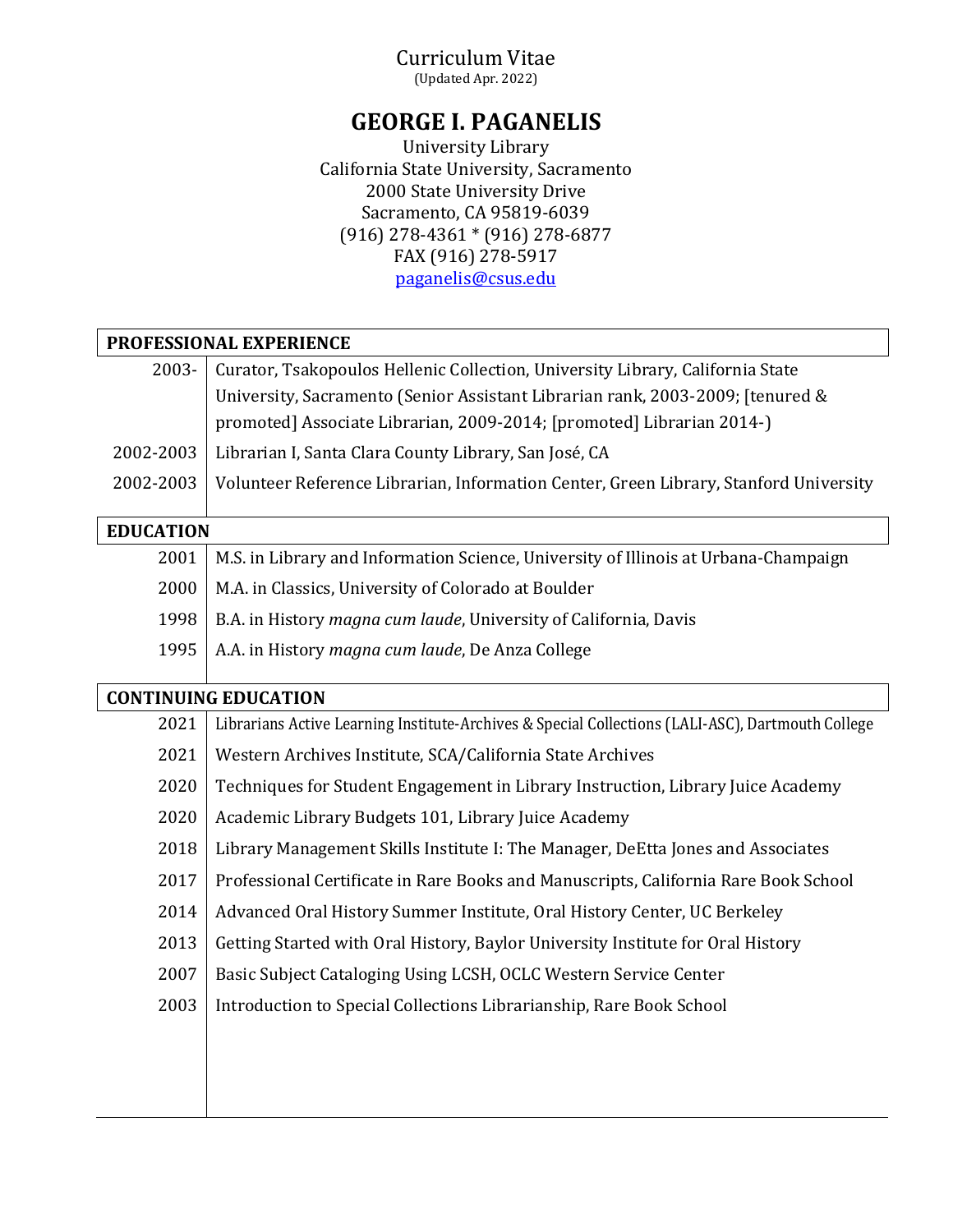| <b>PUBLICATIONS</b> |                                                                                        |
|---------------------|----------------------------------------------------------------------------------------|
|                     | <b>Books</b>                                                                           |
| In Progress         | Breaking New Ground: The History of Greeks in California Agriculture (working title)   |
|                     | <b>Book Chapters</b>                                                                   |
| In Progress         | "Modern Greek Studies." Handbook for European Studies Librarians, edited by Brian      |
|                     | Vetruba and Heidi Madden, University of Minnesota Libraries Publishing, 2022.          |
| 2010                | "Recruitment Experiences in Area Studies Library Organizations: The Case of            |
|                     | ACRL's Western European Studies Section (WESS)." In Recruitment, Development,          |
|                     | and Retention of Information Professionals: Trends in Human Resources and              |
|                     | Knowledge Management. Edited by Elisabeth Pankl, Danielle Theiss-White, and            |
|                     | Mary C. Bushing, Business Science Reference, 2010, pp. 112-138.                        |
|                     | <b>Articles</b>                                                                        |
| 2008                | "The Tsakopoulos Hellenic Collection at California State University, Sacramento: A     |
|                     | Beacon of Hellenism in the Western United States." Journal of Modern Greek             |
|                     | Studies, vol. 26, no. 1, 2008, pp. 19-27.                                              |
| 2008                | "Creating an Index to Modern Greek Studies." Journal of Modern Greek Studies, vol. 26, |
|                     | no. 1, 2008, pp. 79-89.                                                                |
|                     | Reference Works                                                                        |
| 2008-2015           | Contributing Editor of ALA's Guide to Reference, 12th ed. Twenty-six entries           |
|                     | included National Bibliography--Greece, National Bibliography--Cyprus, and             |
|                     | interdisciplinary entries related to Hellenic studies. (Publication ceased in 2015.)   |
|                     | <b>Book Reviews</b>                                                                    |
| 2014                | Mēnas Al. Alexiadēs, Manolēs G. Varvounēs, comps., Asemnē Hellēnikē laographia:        |
|                     | Analytikē vivliographia [Unabashed Greek Folklore: An Analytical Bibliography]         |
|                     | (Athēna: Institouto tou Vivliou, A. Kardamitsa, 2013). In Reference Reviews Europe     |
|                     | Annual, vol. 19/20, 2013/2014, pp. 130-131.                                            |
| 2012                | Chrēstos Ph. Margaritēs, ed., Prosechōs: Me tis aphiseis kai ta schedia gia ton        |
|                     | Kinēmatographo tou Giōrgou Vakirtzē; Apo tē Syllogē Starlets = Coming Shortly:         |
|                     | With Posters and Paintings for the Cinema by George Vakirtzis; From the Starlets       |
|                     | Collection (Athēna: Ekdoseis Itanos, 2012). In Reference Reviews Europe Annual,        |
|                     | vol. 18, 2012, pp. 97-99.                                                              |
| 2012                | Evita Arapoglou, ed., Apo tis sylloges tou Hidrymatos A. G. Leventē = From the         |
|                     | Collections of the A. G. Leventis Foundation ([Athēna]: Ethnikē Pinakothēkē,           |
|                     | Mouseio Alexandou Soutzou; Hidryma A. G. Leventēs, 2012). In Reference Reviews         |
|                     | Europe Annual, vol. 18, 2012, pp. 90-91.                                               |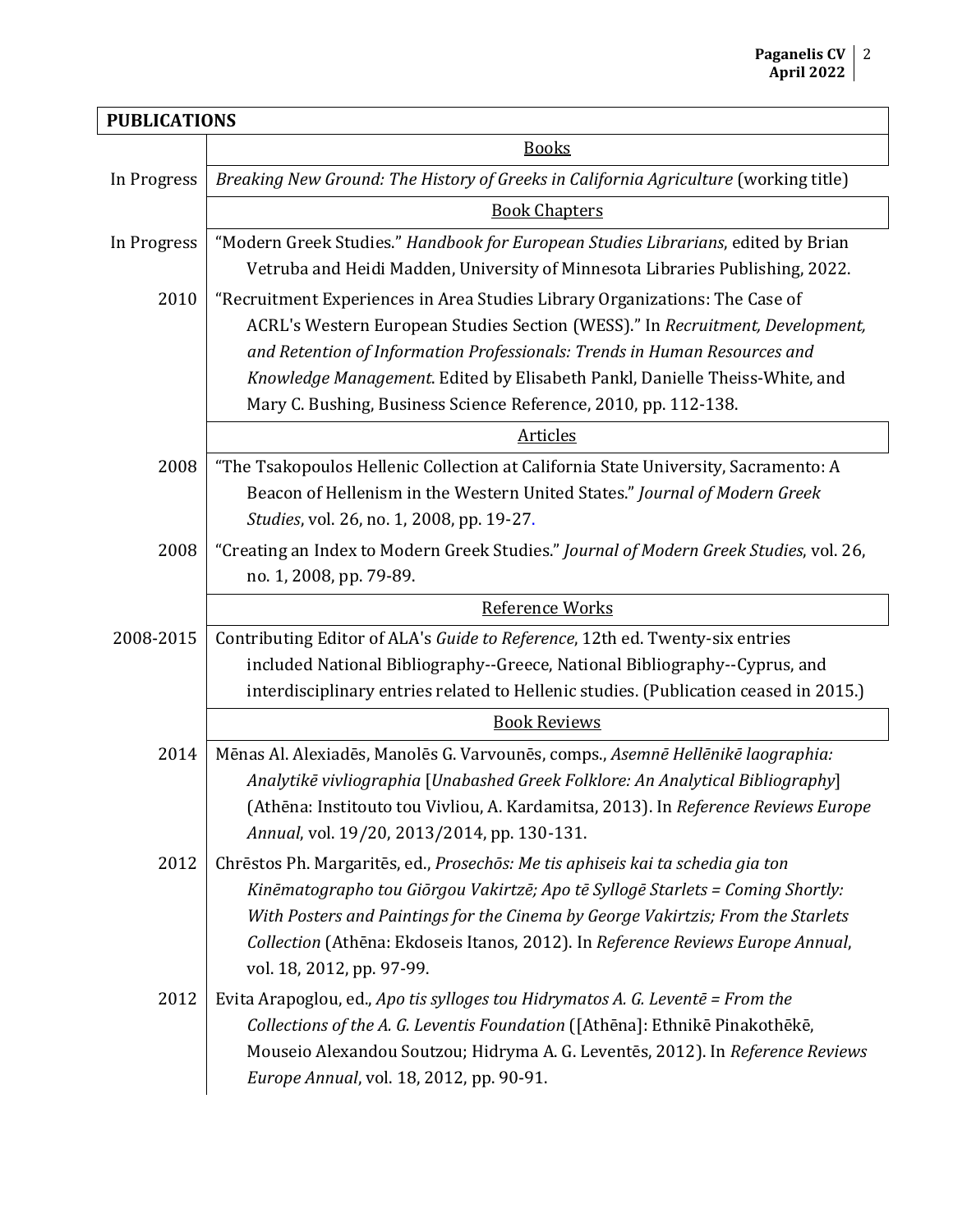| Dēmosthenēs Koukounas, Natasa Koukouna, Viographikē enkyklopaideia tou        |
|-------------------------------------------------------------------------------|
| neōterou Hellēnismou 1830-2010: Archeia Hellēnikēs viographias [Biographical  |
| Encyclopedia of Modern Hellenism 1830-2010: Archives of Greek Biography       |
| (Athēna: Ekdoseis Metron, 2011). In Reference Reviews Europe Annual, vol. 17, |
|                                                                               |
|                                                                               |

- 2011 Marianna Kavroulakē, *Hē Glōssa tēs geusēs: Lexiko tēs historias tēs Hellēnikēs diatrophēs* [*The Language of Taste: Dictionary of the History of the Greek Diet*] (Athēna: Asprimera Publications, 2011). In *Reference Reviews Europe Annual*, vol. 17, 2011, pp. 176-177.
- 2011 Giōrgos Geōrgelos, ed., *1os [Prōtos] katalogos Hellēnikōn ekdoseōn komiks: Apo to 1939 eōs to 2010* [*A First Catalog of Greek Comics Publications: From 1939 to 2010*] ([De Rijp, Netherlands]: Esperos Comics, 2011). In *Reference Reviews Europe Annual*, vol. 17, 2011, pp. 27-29.
- 2010 Sophia Kalopissi-Verti et al., *Polyglōsso eikonographēmeno lexiko horōn vyzantinēs architektonikēs kai glyptikēs* = *Multilingual Illustrated Dictionary of Byzantine Architecture and Sculpture Terminology* (Hērakleio: Panepistēmiakes Ekdoseis Krētēs, 2010). In *Reference Reviews Europe Annual*, vol. 15/16, 2009/2010, pp. 123-124.
- 2010 Kikē Dēmopoulou, Olga Grēgoriadou, comps., *Vivliographia Takē Sinopoulou 1934- 2004* [*Bibliography of Takēs Sinopoulos 1934-2004*] (Thessalonikē: University Studio Press, 2009). In *Reference Reviews Europe Annual*, vol. 15/16, 2009/2010, pp. 115-116.
- 2010 Sophia Siamanidou et al., *Hellēnogeōrgiano lexiko* [*Modern Greek-Georgian Dictionary*] (Tiphlida: Programma "Logos," 2009). In *Reference Reviews Europe Annual,* vol. 15/16, 2009/2010, pp. 33-35.
- 2008 | Spyros A. Vretos, *Phantasiographia: Vivliographia ergōn anaphoras epistēmonikēs phantasias stēn Hellada 1971-2007* [*Fantasy-Writing: Bibliography of Reference Works of Science Fiction in Greece 1971-2007*] (Athēna: Metamesonykties Ekdoseis, 2008). In *Reference Reviews Europe Annual*, vol. 14, 2008, pp. 101-103.
- 2008 Loukia Droulia and Gioula Koutsopanagou, eds., *Enkyklopaideia tou Hellēnikou typou 1784-1974: Ephēmerides, periodika, dēmosiographoi, ekdotes* [*Encyclopedia of the Greek Press 1784-1974: Newspapers, Periodicals, Journalists, Publishers*] (Athēna: Institouto Neoellēnikōn Ereunōn/Ethniko Hidryma Ereunōn, 2008). In *Reference Reviews Europe Annual*, vol. 14, 2008, pp. 61-63.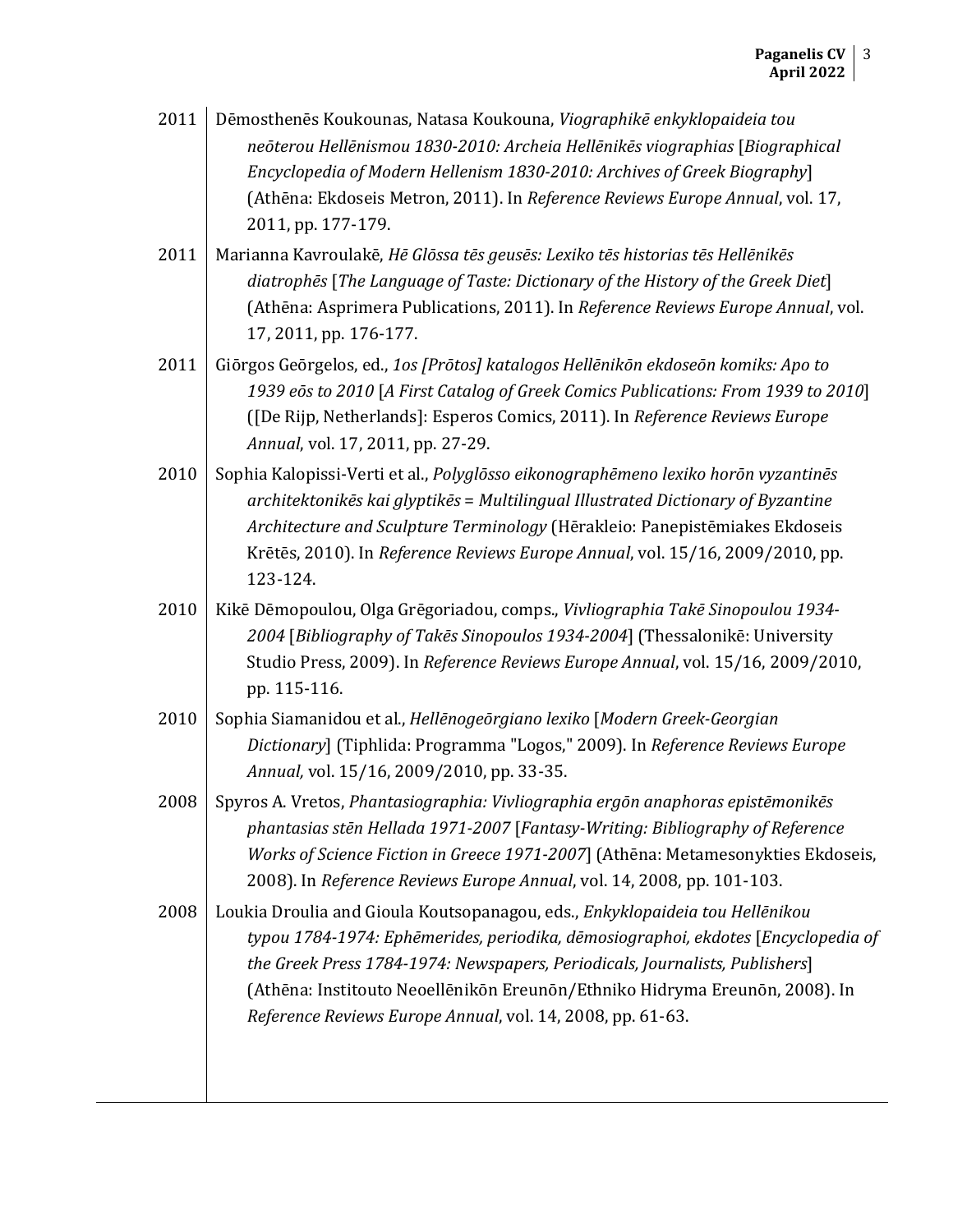#### **ORAL HISTORIES RECORDED**

- 2017 John Aretakis, Manteca, CA  $(1 \text{ hr. } 39 \text{ mins.})$
- 2015 George Alexander, Lodi, CA (2 hrs. 14 mins.)
- 2015 | Georgia Econome, Sacramento, CA (2 hrs. 21 mins.)
- 2014 | Maria Workman, Sacramento, CA (2 hrs. 43 mins.)
- 2013 | Zita Vlavianos Hosmer, Cedar Crest, NM (8 hrs. 26 mins.)

#### **PAPERS PRESENTED**

| 2019 | The Greek Agricultural Experience in California's Central Valley, Modern Greek                                                                                                                                                                |
|------|-----------------------------------------------------------------------------------------------------------------------------------------------------------------------------------------------------------------------------------------------|
|      | <b>Studies Association Symposium, Sacramento</b>                                                                                                                                                                                              |
| 2015 | Breaking New Ground: Greeks in California's Agricultural History, Modern Greek<br><b>Studies Association Symposium, Atlanta</b>                                                                                                               |
| 2015 | Art in the Tsakopoulos Hellenic Collection: Challenges and Opportunities, Treasure<br>Revealed: Art from the Sacramento State Art Collection, Sacramento                                                                                      |
| 2014 | The Role and Contributions of Greek Americans in the History of California<br>Agriculture, Research-In-Progress Talk, Immigration History Research Center<br>Archives, University of Minnesota                                                |
| 2010 | History on the Edge: Institutional Roles and Individual Opportunities in Preserving<br>Hellenic Diaspora Heritage in the West, Keynote Address, Fall General Assembly,<br>Hellenic American Professional Society of California, San Francisco |
| 2010 | But Prized Elsewhere: Local History, Collection Development, and the Study of<br>Modern Hellenism, International Relations Round Table International Paper<br>Session, American Library Association Annual Conference, Washington, D.C.       |
| 2007 | Careers in Academic Librarianship for Biblical Scholars, Society of Biblical<br>Literature Annual Meeting, San Diego                                                                                                                          |
| 2006 | Index to Modern Greek Studies: A Vision and Approach, Modern Greek Resources<br>Project Meeting, Athens, Greece                                                                                                                               |
| 2006 | Greek Americans in American Library History: A Survey of the Landscape, Library<br>History Round Table, American Library Association Annual Conference, New Orleans                                                                           |
| 2006 | The Tsakopoulos Hellenic Collection and Hellenic Studies in the Western United<br>States, ACRL WESS Classical, Medieval, and Renaissance Discussion Group,<br>American Library Association Annual Conference, New Orleans                     |
| 2005 | Creating an Index for Modern Greek Studies, Modern Greek Studies Association Symposium, Chicago                                                                                                                                               |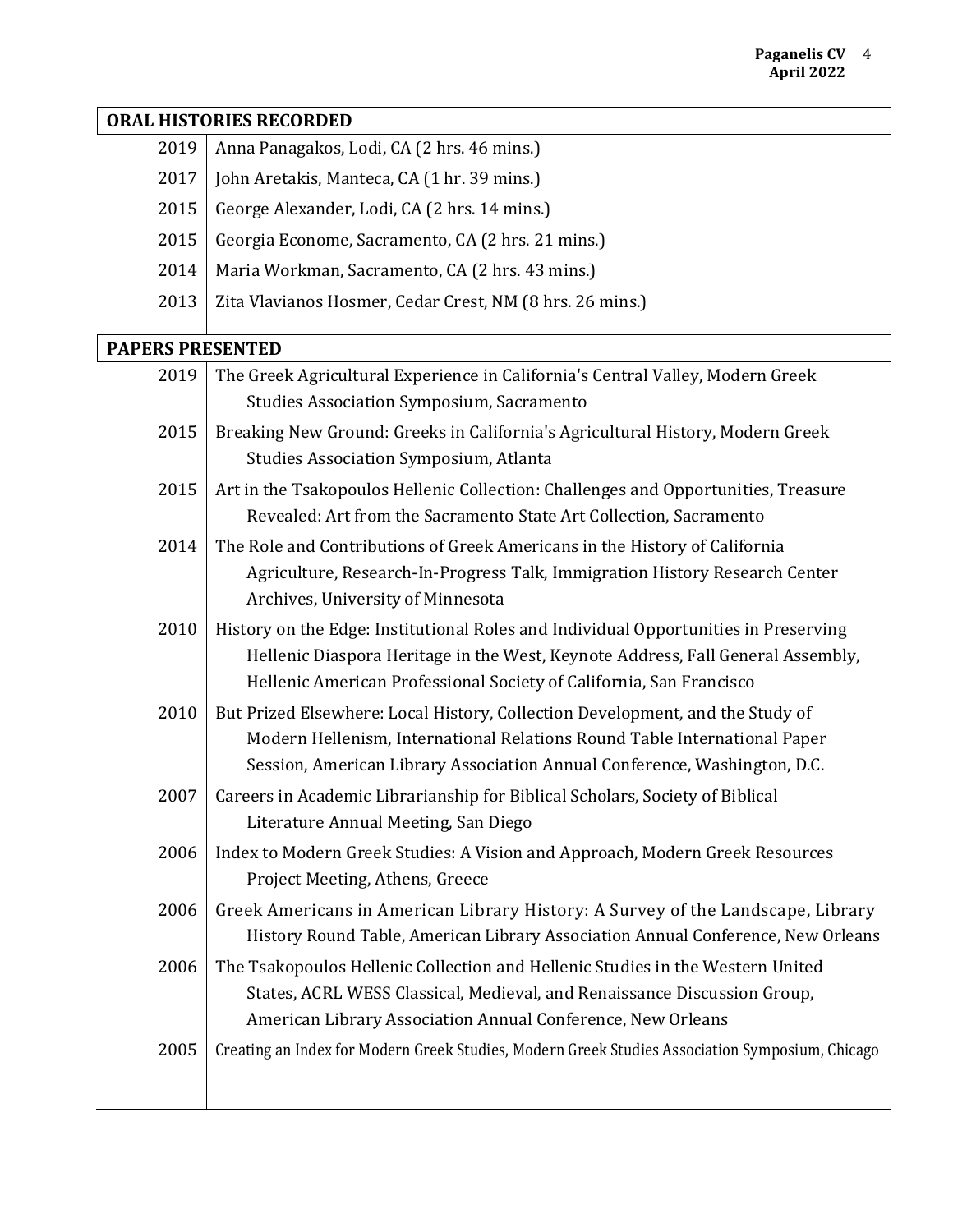| <b>GRANTS</b>            |                                                                                                                                               |
|--------------------------|-----------------------------------------------------------------------------------------------------------------------------------------------|
| 2021                     | Principal Investigator, Innovative Initiatives Grant, Modern Greek Studies Association (\$1,000)                                              |
| 2020                     | Principal Investigator, Icarian Cultural Enrichment Grant, Pan-Icarian Foundation (\$3,000)                                                   |
| 2020-                    | Principal Investigator, Library Research Fellowship Program Grant, Tarbell Family                                                             |
|                          | Foundation (\$15,000)                                                                                                                         |
| $2011 -$                 | Principal Investigator, Library Research Fellowship Program Grant, Elios Charitable<br>Foundation (2011-2014: \$24,000), (2015-: \$9,000/yr.) |
| 2015                     | Principal Investigator, Library Research Fellowship Program Grant, Tsakopoulos<br>Hellenic Foundation (\$27,000)                              |
| 2014                     | Principal Investigator, Library Acquisitions Grant, Institute of Turkish Studies (\$4,000)                                                    |
| 2009                     | Principal Investigator, Library Acquisitions Grant, Institute of Turkish Studies (\$2,500)                                                    |
| 2005                     | Principal Investigator, Library Acquisitions Grant, Institute of Turkish Studies (\$2,500)                                                    |
| 2004                     | Principal Investigator, Collection Development Grant, Tsakopoulos Hellenic Foundation (\$50,000)                                              |
| 2004                     | Principal Investigator, Exhibit Cases Purchase Grant, Tsakopoulos Hellenic Foundation (\$44,950)                                              |
| <b>AWARDS AND HONORS</b> |                                                                                                                                               |
| 2022                     | Associated Students, Inc. (ASI) Student Employment Grant, California State University, Sacramento                                             |
| 2022                     | University Enterprises Inc. (UEI) Campus Grant, California State University, Sacramento                                                       |
| 2020                     | Research and Creative Activity Award, California State University, Sacramento                                                                 |
| 2017                     | University Enterprises Inc. (UEI) Campus Grant, California State University, Sacramento                                                       |
| 2016                     | Research and Creative Activity Award, California State University, Sacramento                                                                 |
| 2015                     | Director's Fellowship, California Rare Book School, UCLA                                                                                      |
| 2015                     | James and Sylvia Thayer Short-Term Research Fellowship, UCLA Library Special Collections                                                      |
| 2012-2015                | Pedagogy Enhancement Award, California State University, Sacramento                                                                           |
| 2014                     | Grant-In-Aid, Immigration History Research Center Archives, University of Minnesota                                                           |
| 2014                     | Research and Creative Activity Mini-Grant, California State University, Sacramento                                                            |
| 2014                     | Gladys Krieble Delmas Foundation Scholarship, California Rare Book School, UCLA                                                               |
| 2012-2014;               | UEI Faculty Grant, California State University, Sacramento                                                                                    |
| 2008                     |                                                                                                                                               |
| 2013                     | Institute of Museum and Library Services (IMLS) Laura Bush 21st Century Librarian                                                             |
|                          | Program Scholarship, California Rare Book School, UCLA                                                                                        |
| 2010-2013                | Faculty Promotion Development Grant, California State University, Sacramento                                                                  |
| 2012                     | Tuition Scholarship, California Rare Book School, UCLA                                                                                        |
| 2007                     | Faculty Travel Stipend, California State University, Sacramento                                                                               |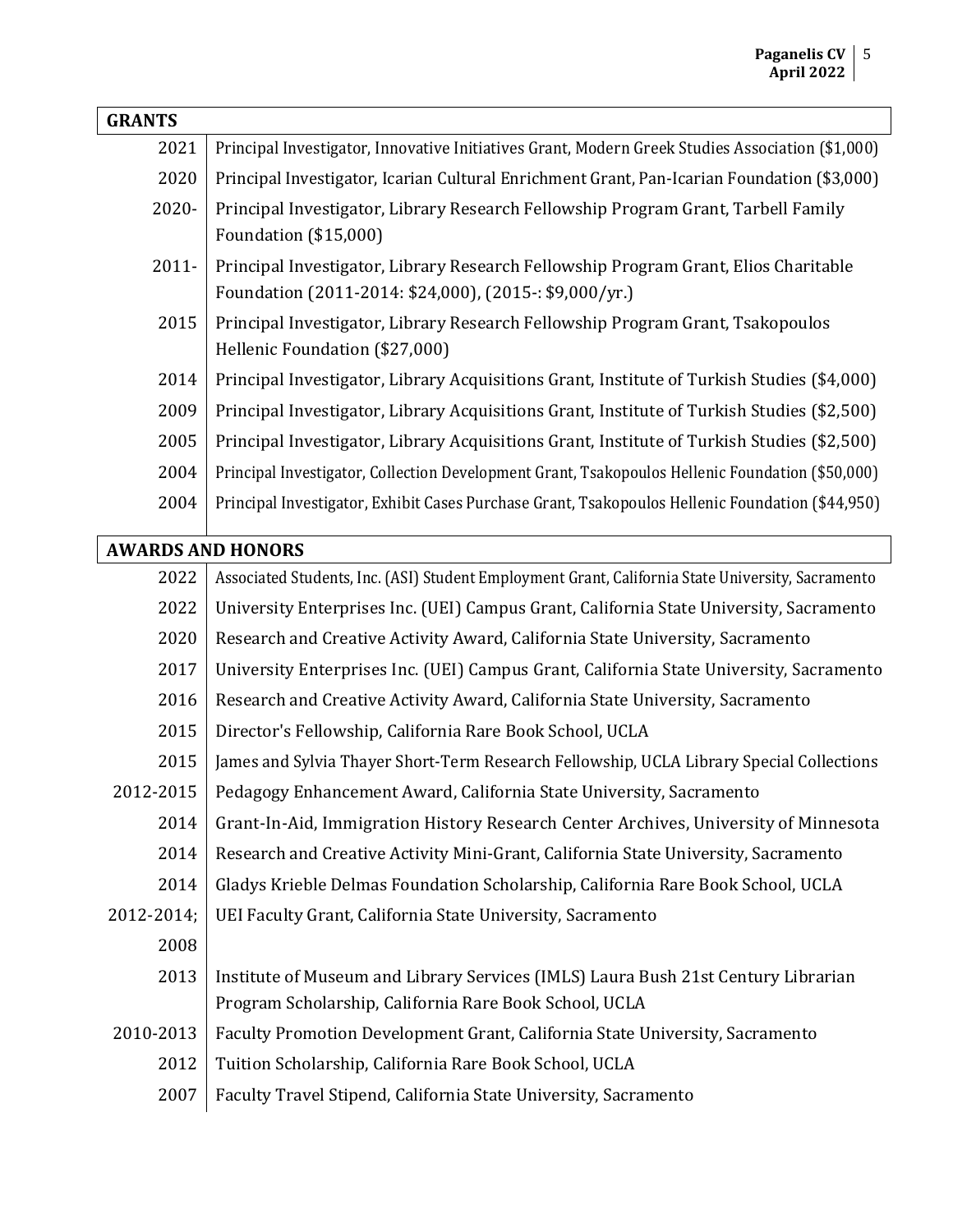- 2006 | Probationary Faculty Development Grant, California State University, Sacramento
- 1999 | John Psarouthakis Paideia Foundation Scholarship
- 1997 Francis Memorial Scholarship, Pancretan Association of America, Ikaros Chapter

#### **FOREIGN LANGUAGES**

Latin and Ancient Greek (reading knowledge)

Modern Greek, French, and German (reading, speaking, and basic writing)

#### **COMPUTER/SOFTWARE SKILLS**

Integrated Library Systems: Ex Libris Primo/Alma; Innovative Interfaces Millennium Database Platforms: EBSCO; ProQuest; Gale; and other major interfaces

Collection Development: GOBI; ilibri (Casalini Libri)

Cataloging: AACR2; MARC; OCLC Connexion; Cataloger's Desktop; Classification Web

Web Design: HTML; CSS; Dreamweaver; Adobe Photoshop; JavaScript

Content Management Systems: Springshare LibGuides, LibAnswers, Mediasite

Course Management Systems: WebCT, Canvas

Software Suites: Microsoft 365; Adobe Acrobat; Camtasia; Zoom; Google Meet

Transcription: Express Scribe

Web Browsers: Chrome; Firefox; Internet Explorer; and others

## **SCHOLASTIC AND PROFESSIONAL MEMBERSHIPS**

2015-; Modern Greek Studies Association (MGSA) 2005-2010 2004- Forum for Classics, Libraries, and Scholarly Communication (FCLSC) 2004- Consortium of Hellenic Studies Librarians (CoHSL) 2004- American Hellenic Professional Society (Sacramento), ex-officio board member 2014-2015 | Oral History Association (OHA) 2001-2010 | American Library Association (ALA) 2004-2006 | ProLiteracy America 1996 | Golden Key International Honour Society 1996 Phi Alpha Theta 1995 | Phi Theta Kappa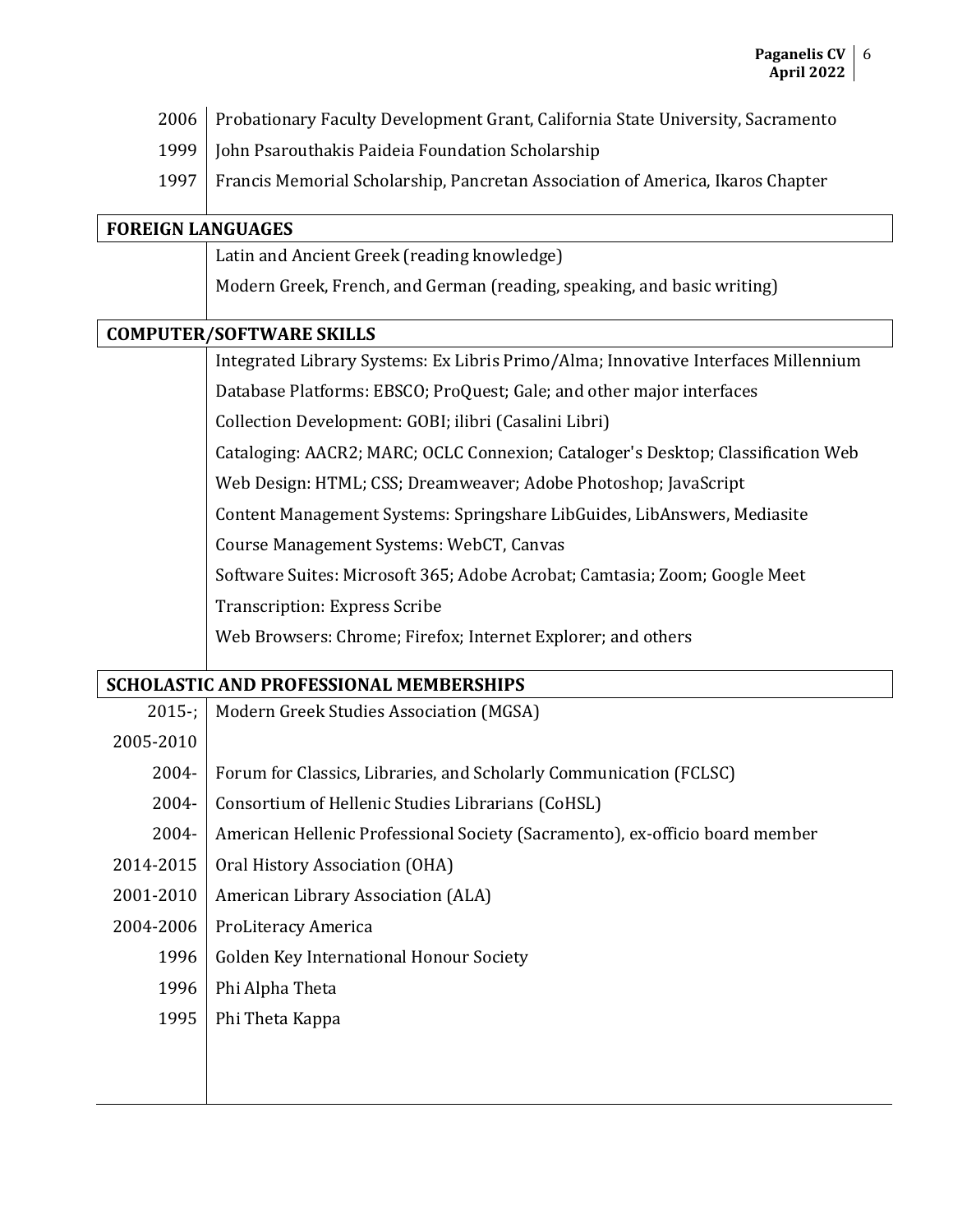|            | SERVICE TO THE UNIVERSITY LIBRARY, CALIFORNIA STATE UNIVERSITY, SACRAMENTO                  |  |
|------------|---------------------------------------------------------------------------------------------|--|
| 2022       | Post-Tenure Review Committee                                                                |  |
| $2021 -$   | Chair, Digital Collections Librarian Search Committee                                       |  |
| $2021 -$   | Scholarly Communications Librarian Search Committee                                         |  |
| 2019-      | Chair, Professional Development Policy Task Force                                           |  |
| 2019-2021  | <b>Procedures Review Committee</b>                                                          |  |
| 2019-2021  | Monographic Allocations Subcommittee                                                        |  |
| 2019-2020  | Chair, Indirect Cost (IDC) Funds Subcommittee                                               |  |
| 2018-2021; | Chair, Library Faculty Committee                                                            |  |
| 2014-2015; |                                                                                             |  |
| 2012-2013; |                                                                                             |  |
| 2007-2008  |                                                                                             |  |
| 2018       | Special Collections and University Archives Library Services Specialist IV Search Committee |  |
| 2017       | Special Collections and University Archives Library Services Specialist IV Search Committee |  |
| 2015-2017  | Friends of the Library Board                                                                |  |
| 2015-2016  | Chair, Head of Special Collections and University Archives Search Committee                 |  |
| 2010-2016  | <b>Endowment Funds Subcommittee</b>                                                         |  |
| 2014       | Chair, Focused Inquiry #1 Committee, University Library Self-Study                          |  |
| 2012-2014  | <b>Collection Development Committee</b>                                                     |  |
| 2011-2012; | Vice-Chair/Chair-Elect, Library Faculty Committee                                           |  |
| 2006-2007  |                                                                                             |  |
| 2006-2009  | Information Technology Planning and Coordinating Committee (ITPCC)                          |  |
| 2006-2008  | Chair, Electronic Information Resources Oversight Group (EIROG)                             |  |
| 2004-2006  | Electronic Information Resources Oversight Group (EIROG)                                    |  |
| 2005-2006  | Humanities Librarian Search Committee                                                       |  |
| 2003-2005  | Web Advisory Committee                                                                      |  |
|            | SERVICE TO CALIFORNIA STATE UNIVERSITY, SACRAMENTO                                          |  |

| 2022   Ad Hoc Stephen Walker Faculty Professional Development Program Committee |
|---------------------------------------------------------------------------------|
| 2020 Confidential Inquiry Committee                                             |
| 2019-2021   Vice-Chair, Pedagogy Enhancement Awards Subcommittee                |
| 2018-2019; Pedagogy Enhancement Awards Subcommittee                             |
|                                                                                 |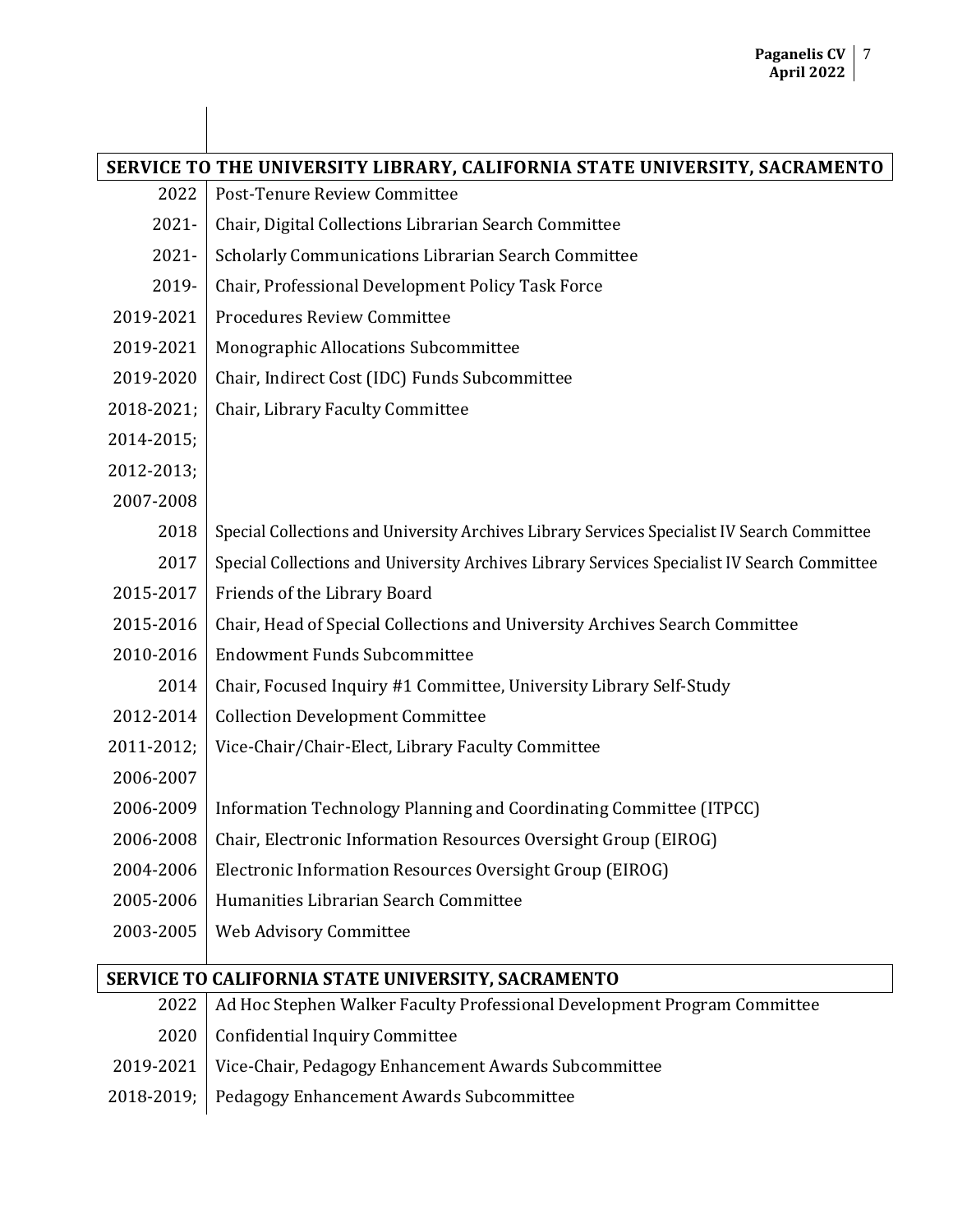| 2006-2009  |                                                                                    |
|------------|------------------------------------------------------------------------------------|
| 2015-2019  | Chair, Visiting Scholars Subcommittee                                              |
| 2017       | Chair, Selection Advisory Committee, Associate Vice President, Faculty Advancement |
| $2016 -$   | Chair, Sabbatical Leave Committee                                                  |
| 2013-2016  | Co-Chair, Sabbatical Leave Committee                                               |
| 2014-2017  | <b>University Art Collections Committee</b>                                        |
| 2003-      | Hellenic Studies Advisory Committee                                                |
| 2015-2017  | <b>Committee on Committees</b>                                                     |
| 2014-2017  | <b>Faculty Senate</b>                                                              |
| 2011-2017  | Judicial Review Board                                                              |
| 2012-2015  | <b>Transportation Advisory Committee</b>                                           |
| 2008-2015  | Livingston Annual Faculty Lecture Committee                                        |
| 2014       | Faculty Reviewer, Provost's Research Incentive Fund                                |
| 2012-2013; | Faculty Juror, Student Research Challenge                                          |
| 2004-2007  |                                                                                    |
| 2008-2011  | Visiting Scholars Subcommittee                                                     |
| 2005-2011  | Chair, Faculty Endowment for Student Scholarships Committee                        |
| 2007-2009  | <b>Faculty Hearing Panel</b>                                                       |
| 2007-2009  | <b>Student Complaint Hearing Panel</b>                                             |
| 2005-2007  | Committee on Administrative Review                                                 |
| 2004-2006  | Faculty Reviewer, Research and Creative Activity Awards Program                    |
| 2004-2006  | Faculty Reviewer, Pedagogy Enhancement Awards Program                              |
|            |                                                                                    |

# **SERVICE TO THE PROFESSION**

| 2020      | Reviewer, Resources for College Libraries. Classical Languages & Literatures Bibliography         |
|-----------|---------------------------------------------------------------------------------------------------|
| 2018-     | Greek Digital Journal Archive (GDJA) Executive Committee                                          |
| 2018-     | Modern Greek Studies Association Library Committee                                                |
| 2018-2019 | Modern Greek Studies Association 26 <sup>th</sup> Biennial Symposium Local Arrangements Committee |
| 2006-2011 | Collaborative Project for Hellenic Resources Executive Committee                                  |
| 2008-2010 | <b>ACRL WESS Executive Committee</b>                                                              |
| 2008-2010 | Chair, ACRL WESS Recruitment to the Profession Committee                                          |
| 2006-2008 | ACRL WESS Recruitment to the Profession Committee                                                 |
| 2007-2010 | <b>ACRL WESS Publications Committee</b>                                                           |